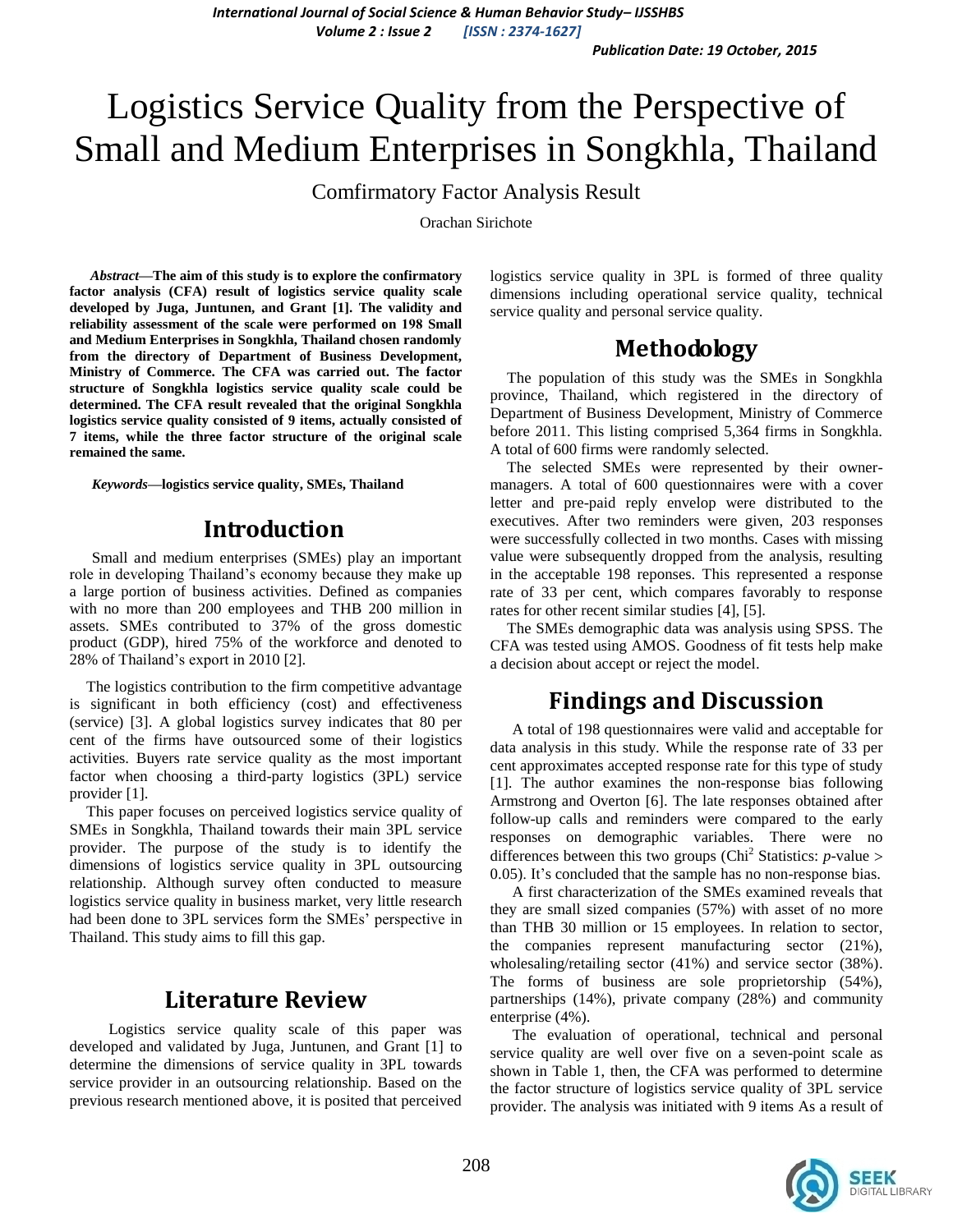CFA, conducted in order to assess the extent to which the 9 items in the original scale and the three-factor structure determined and data gathered with this study fit together, it was found that the  $1<sup>st</sup>$  and  $4<sup>th</sup>$  items displayed loading tendencies towards other latent variable in addition to those latent variables already anticipated theoretically and these items were removed from the logistics service quality scale to create conceptual clarity. The other 7 items and the path diagram concerning these items' factor loading were presented in Figure 1. The factor loading of the items left in scale ranges between 0.82 and 0.94, while the operational dimension and technical dimension consisted of two items each, only personal dimension consisted of three items.

|  |  | TABLE I. STATISTICS OF LOGISTICS SERVICE QUALITY |  |  |
|--|--|--------------------------------------------------|--|--|
|--|--|--------------------------------------------------|--|--|

|              |                                          | Mean | <b>SD</b> |
|--------------|------------------------------------------|------|-----------|
| <b>OSERV</b> | Operational service                      |      |           |
| capacity     | Ability to provide sufficient capability | 5.40 | 1.13      |
| quick        | Ability to offer service promptly        | 5.55 | 1.02      |
| schedule     | Ability to keep schedules                | 5.58 | 1.10      |
| <b>TSERV</b> | Technical service                        |      |           |
| physical     | Technical quality of technical resources | 5.57 | 1.08      |
| itsys        | Technical quality of information systems | 5.45 | 1.17      |
| itflow       | Problem-free electronic communication    | 5.40 | 1.25      |
| <b>PSERV</b> | Personal service                         |      |           |
| expert       | Service-minded of the personnel          | 5.40 | 1.29      |
| service      | Accessibility of personnel               | 5.61 | 1.17      |
| contact      | Expertise of personnel                   | 5.69 | 1.14      |

A CFA was performed to examine the validity of the three logistics serve quality dimension (OSERV, TSERV, PSERV). Despite satisfactory value of Cronbach's alpha coefficients (OSERV 0.87, TSERV 0.82, PSERV 0.91), the CFA showed an unacceptable statistically fit of the three dimensions ( $\chi^2$  = 68.41, df = 24,  $p = 0.00$ , RMSEA = 0.10). Thus, the model was re-specified by eliminating two observed variables with weakest factor loadings ("capacity" and "physical") from the model. The resulting model was still slightly below the requirement of statistical fit ( $p \leq 0.05$ ). After studying the modification indices produced by AMOS, the errors correlations of two observed variables ("itsys" and "expert") were set to be free. This modification produced a model with good statistical fit dimensions ( $\chi^2 = 12.44$ , df = 10, p = 0.26, RMSEA =  $0.04$ ) as shown in Figure 1,

The CFA model in Figure 1 shows some issues of logistics service quality in 3PL relationships. It finds that operational service quality is divided into two distinct aspects of performance: a time-related aspect indicating ability to keep schedules and ability to offer service promptly and a volumerelated aspect indicating ability to provide sufficient capability. Although both aspects are important for service buyers they cannot be treated as a single construct. Only the time-related aspect is left in the model to describe the operational dimension of logistics service quality. The information technology-related aspect reveals to form a dimension of its own which is distinct from other physical resources. There exists a close relationship between the technical and personnel dimensions of logistics service quality, which indicated by the high correlation coefficient, while the operational dimension reveals a considerably lower correlation with other two dimensions.



# **Conclusion**

A CFA was carried out in adapting the logistics service quality scale [1] into Songkhla province, Thailand. It can be concluded some support for validity of the three-dimensional logistics service quality. However, there are the limited numbers of indicators measuring the logistics service quality and the need for model modifications, more future research in different geographic setting and time of studying is need to obtain more valid and reliable constructs measuring different aspects of logistics service quality of 3PL service provider in outsourcing relationship.

For the managerial implication, it should be concerned that the factor loadings of different logistics service dimensions do not mean that technological aspects are less important for service buyer. In the contrary, it needs more improvement in technology to improve perceived logistics service quality.

#### *Acknowledgment*

The paper is a part of research entitled "The Role of Logistics Service Quality in Creating Customer Loyalty of SMEs in Songkhla Province." This research was supported by Faculty of Economics and business Administration, Thaksin University Research Fund. Any opinions, findings and conclusions or recommendations expressed in this material are those of the author and do not necessarily reflect the views of the sponsors.